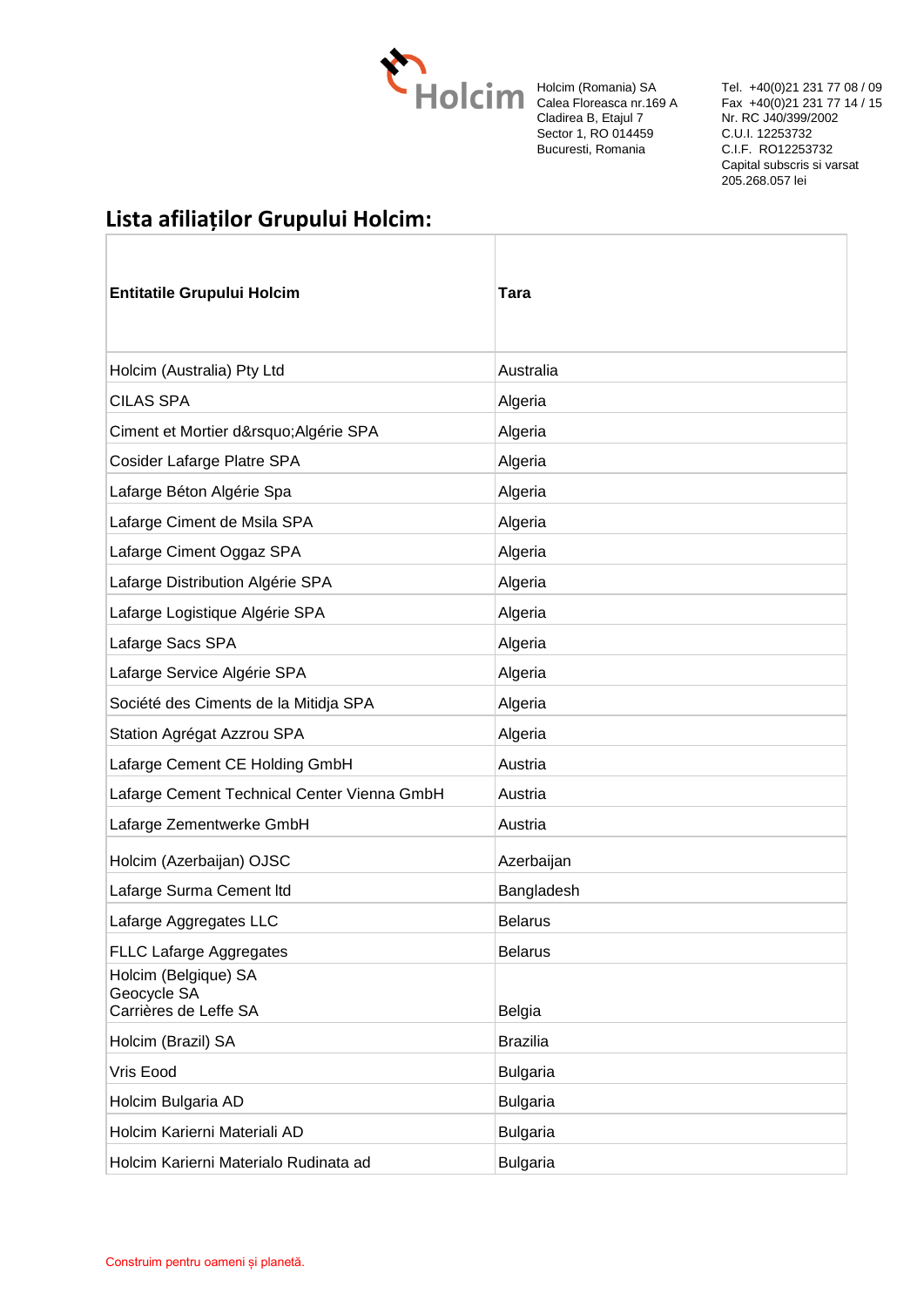

| Holcom Karierni Materiali Plovdiv                                                                                                                                                                                                  | <b>Bulgaria</b>        |
|------------------------------------------------------------------------------------------------------------------------------------------------------------------------------------------------------------------------------------|------------------------|
| Geocycle Bulgaria Eoo                                                                                                                                                                                                              | <b>Bulgaria</b>        |
| Cimenteries du Cameroun                                                                                                                                                                                                            | Camerun                |
| Pallot Tarmac (2002) Limited                                                                                                                                                                                                       | <b>Channel Islands</b> |
| Ronez Limited                                                                                                                                                                                                                      | <b>Channel Islands</b> |
| Lafarge (Bejing) Building MAterials Technical Service<br>Co                                                                                                                                                                        | China                  |
| Lafarge Dujiangyan Cement Co                                                                                                                                                                                                       | China                  |
| LH (Beijing) technical services co                                                                                                                                                                                                 | China                  |
| Sichuan Shuangma Cement co Itd Chengdu Branch                                                                                                                                                                                      | China                  |
| Sichuan Shuangma Cement Co                                                                                                                                                                                                         | China                  |
| Sichuan Shuangma Yibin Cement Co                                                                                                                                                                                                   | China                  |
| Zunyi Sancha Lafarge Cement Co                                                                                                                                                                                                     | China                  |
| Ecoprocesamiento Ltda.                                                                                                                                                                                                             | Columbia               |
| Fundación Social de Holcim Colombia                                                                                                                                                                                                | Columbia               |
| Holcim (Colombia) S.A.                                                                                                                                                                                                             | Columbia               |
| Transportadora de cemento S.A.S.                                                                                                                                                                                                   | Columbia               |
| Holcrest S.A.S.                                                                                                                                                                                                                    | Columbia               |
| Construcorp Internacional SGI S.A.                                                                                                                                                                                                 | Costa Rica             |
| Holcim (Costa Rica) S.A.                                                                                                                                                                                                           | Costa Rica             |
| Servicios Ambientales Geocycle SAG S.A.                                                                                                                                                                                            | Costa Rica             |
| Geocycle Hrvatska d.o.o. Koromačno                                                                                                                                                                                                 | Croatia                |
| Holcim (Hrvatska) d.o.o. Koromačno                                                                                                                                                                                                 | Croatia                |
| Holcim mineralni agregati d.o.o. Lepoglava                                                                                                                                                                                         | Croatia                |
| Holcim mineralni agregati d.o.o. Nedešćina                                                                                                                                                                                         | Croatia                |
| Lafarge Cement, a.s.                                                                                                                                                                                                               | Republica Cehia        |
| Lafarge emirates cement llc                                                                                                                                                                                                        | Dubai                  |
| Readymix Gulf Co Ltd                                                                                                                                                                                                               | Dubai                  |
| Lafarge Cement Egypt<br>Lafarge Ready Mix<br>Lafarge Egypt Quarries<br><b>National Bag</b><br><b>Egypt Sack</b><br>Geocycle Egypt<br>Lafarge Building Materials Holding Egypt<br>Lafarge Middle East and Africa Building Materials | Egipt                  |
| Geocycle el salvador                                                                                                                                                                                                               | El Salvador            |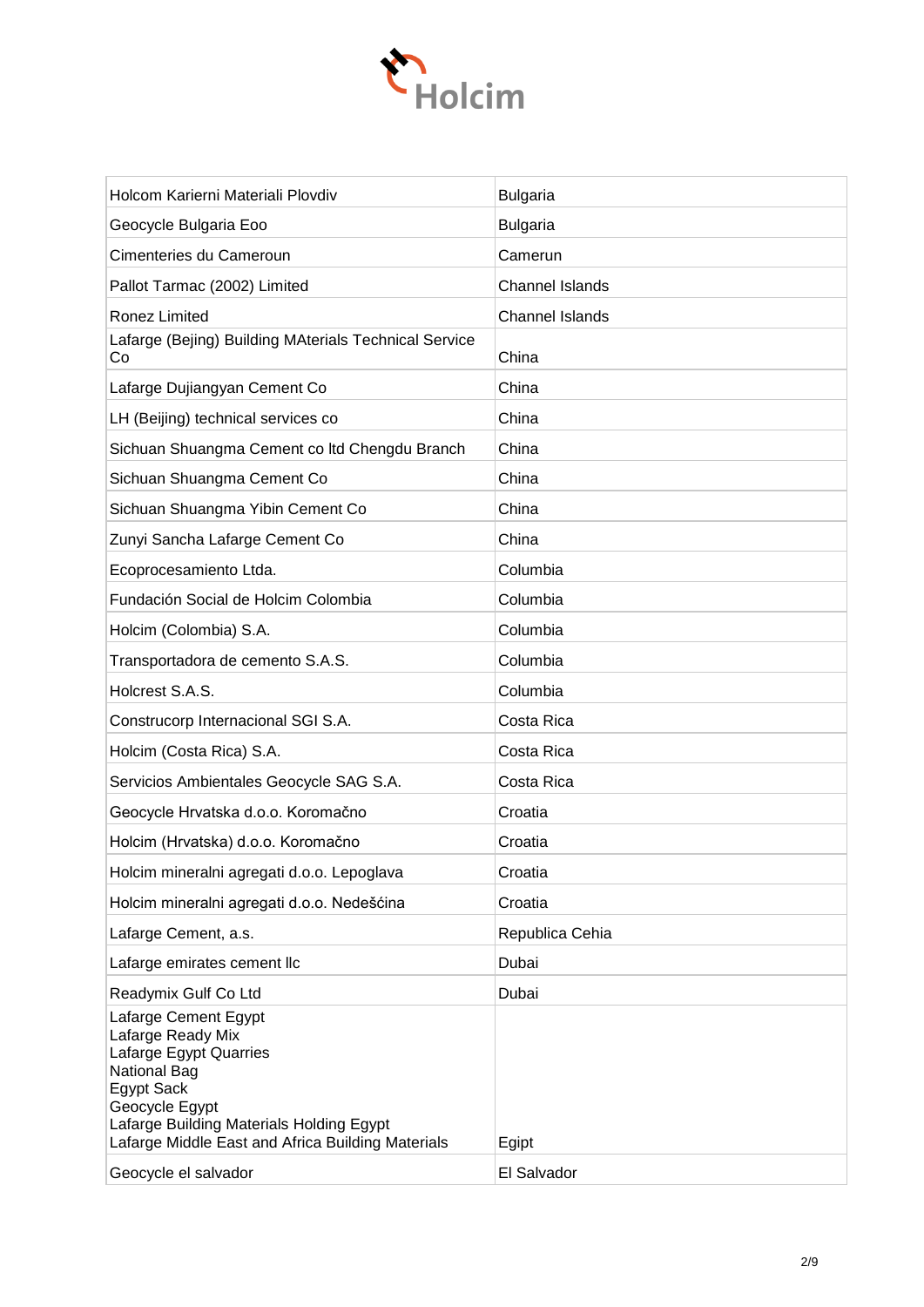

| <b>Holcim Concretos</b>                                                        | El Salvador |
|--------------------------------------------------------------------------------|-------------|
| Holcim el salvador                                                             | El Salvador |
| Lafarge Service Group SAS                                                      | Franta      |
| Holcim Béton Granulats Haut Rhin                                               | Franta      |
| <b>Holcim Haut Rhin</b>                                                        | Franta      |
| Lafarge Centre de Recherche                                                    | Franta      |
| Lafarge S.A                                                                    | Franta      |
| Lafarge Services Groupe SAS                                                    | Franta      |
| <b>Technical Center Europe-Africa</b>                                          | Franta      |
| &IdquoSCHULENBURG"<br>Grundstücksgesellschaft mbH                              | Germania    |
| Betontechnik Niedersachsen GmbH                                                | Germania    |
| Betontechnik Nord GmbH                                                         | Germania    |
| Buss Basalt GmbH & Co. KG                                                      | Germania    |
| Geocycle (Deutschland) GmbH                                                    | Germania    |
| Hemmoor Zement AG i.A.                                                         | Germania    |
| Holcim (Deutschland) GmbH                                                      | Germania    |
| Holcim (Süddeutschland) GmbH                                                   | Germania    |
| Holcim Beton und Zuschlagstoffe GmbH                                           | Germania    |
| Holcim HüttenZement GmbH                                                       | Germania    |
| Holcim Kies und Beton GmbH                                                     | Germania    |
| Holcim WestZement GmbH                                                         | Germania    |
| MDS Mörteldienst Siegerland GmbH                                               | Germania    |
| Schulenburg Grundstückgesellschaft                                             | Germania    |
| Vereinigte Transport-Betonwerke GmbH                                           | Germania    |
| VETRA GmbH & Co. KG                                                            | Germania    |
| Aneh Shipping Société Anonyme                                                  | Grecia      |
| <b>Heracles General Cement Company</b>                                         | Grecia      |
| Lafarge Beton Industrial Commercial Société Anonyme                            | Grecia      |
| Lava Mining & Quarrying CO S.A.                                                | Grecia      |
| Ciments de Guinée (It will become LafargeHolcim as<br>from 1st September 2016) | Guinea      |
| Lafarge Cement Hungary Ltd.                                                    | Ungaria     |
| <b>ACC Limited</b>                                                             | India       |
| Ambuja Cements Limited                                                         | India       |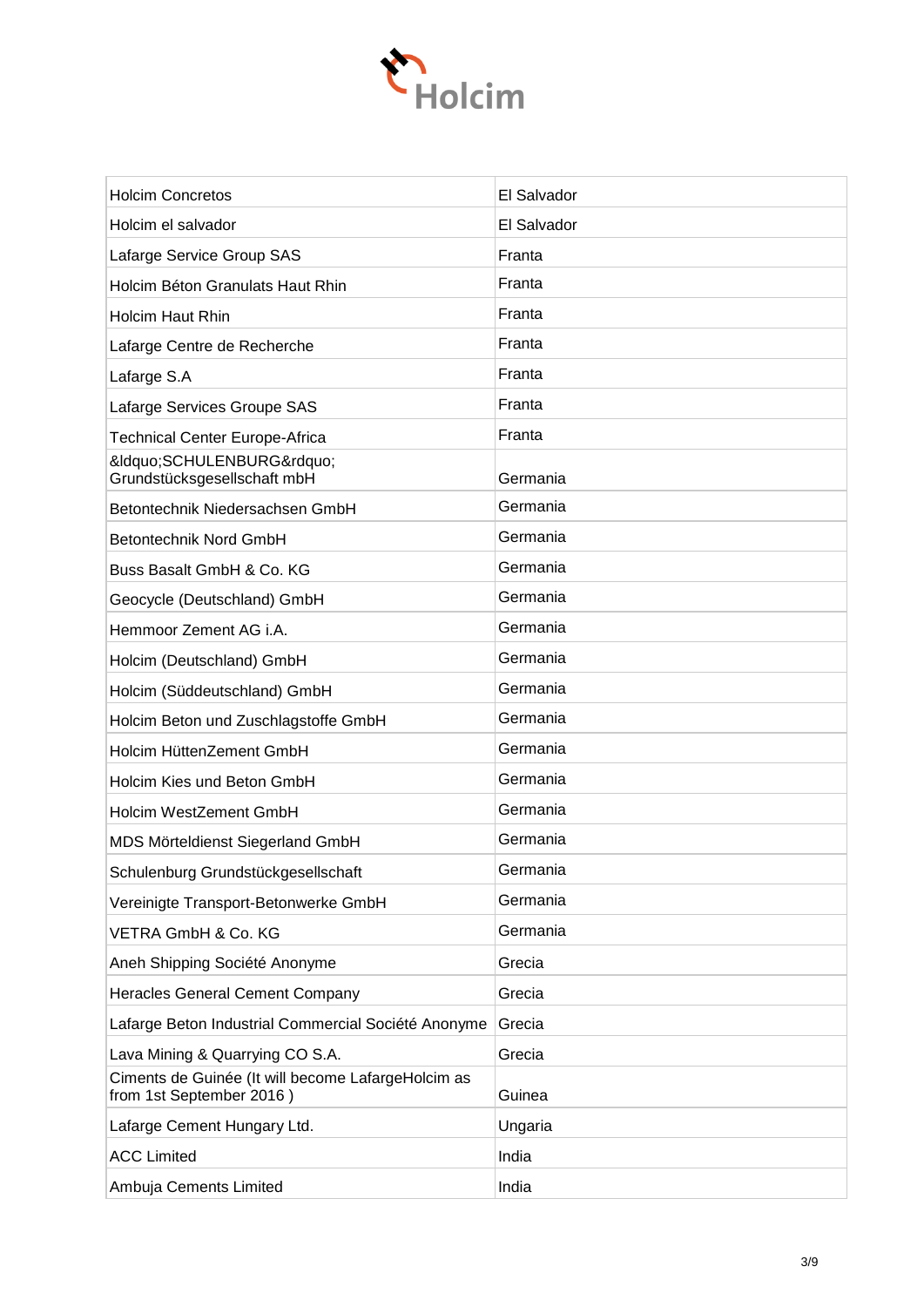

| Holcim Services (South Asia) Limited                                                                                                                                                                                                                                                                   | India                       |
|--------------------------------------------------------------------------------------------------------------------------------------------------------------------------------------------------------------------------------------------------------------------------------------------------------|-----------------------------|
| One India BSC                                                                                                                                                                                                                                                                                          | India                       |
| 1. Holcim Reunion<br>2. Ciments de Bourbon<br>3. Holcim Precontraint<br>4. Lafarge Ciments Mayotte SA<br>5. Holcime Madacascar SA<br>6. Manorina SARLU<br>7. Lafarge Mauritius Cement Ltd<br>8. Pre-Mixed Concrete Limited<br>9. Lafarge Cement Company (Seychelles) limited<br>10. Lafarge Comores SA | Indian Ocean Cluster        |
| Lafarge Maldives cement                                                                                                                                                                                                                                                                                | <b>Indian Ocean Cluster</b> |
| Bazian Cement Company Ltd                                                                                                                                                                                                                                                                              | Iraq                        |
| C.M. Distribution General Trading Company Ltd                                                                                                                                                                                                                                                          | Iraq                        |
| Ecocem Environmental Solution Ltd                                                                                                                                                                                                                                                                      | Iraq                        |
| Karbala Cement Manufacturing Ltd                                                                                                                                                                                                                                                                       | Iraq                        |
| Lafarge Construction Contracting and General Trading<br>Company Ltd                                                                                                                                                                                                                                    | Iraq                        |
| Lafarge Ready-mix Concrete and Aggregate Company<br>Ltd                                                                                                                                                                                                                                                | Iraq                        |
| United Cement Company Ltd                                                                                                                                                                                                                                                                              | Iraq                        |
| HOLCIM GRUPPO (ITALIA) S.P.A.                                                                                                                                                                                                                                                                          | Italia                      |
| HOLCIM (ITALIA) S.P.A.                                                                                                                                                                                                                                                                                 | Italia                      |
| HOLCIM AGGREGATI CALCESTRUZZI S.R.L.                                                                                                                                                                                                                                                                   | Italia                      |
| ROLCIM S.P.A.                                                                                                                                                                                                                                                                                          | Italia                      |
| <b>FUSINE ENERGIA S.R.L.</b>                                                                                                                                                                                                                                                                           | Italia                      |
| GEOCYCLE (ITALIA) S.R.L.                                                                                                                                                                                                                                                                               | Italia                      |
| F.LLI MANARA & C. S.R.L.                                                                                                                                                                                                                                                                               | Italia                      |
| SOCIMAT ( It will become LafargeHolcim as from 1st<br>September 2016e)                                                                                                                                                                                                                                 | Coasta de Fildes            |
| Lafarge Cement Jordan<br>Arabian Concrete Supply Company LLC<br>Arabian Transport specialised Company LLC                                                                                                                                                                                              | lordan                      |
| <b>Bamburi Cement Limited</b><br><b>Bamburi Special Products Limited</b><br>Lafarge Eco Systems Limited<br>Diani Estates Limited                                                                                                                                                                       | Kenya                       |
| Yeoman Latvia SIA                                                                                                                                                                                                                                                                                      | Latvia                      |
| Holcim (Liban) SAL,<br>Societe Libanaise des Ciments Blancs SAL,<br><b>Holcim Beton SAL</b>                                                                                                                                                                                                            | Liban                       |
| Lafarge Cement Malawi                                                                                                                                                                                                                                                                                  | Malawi                      |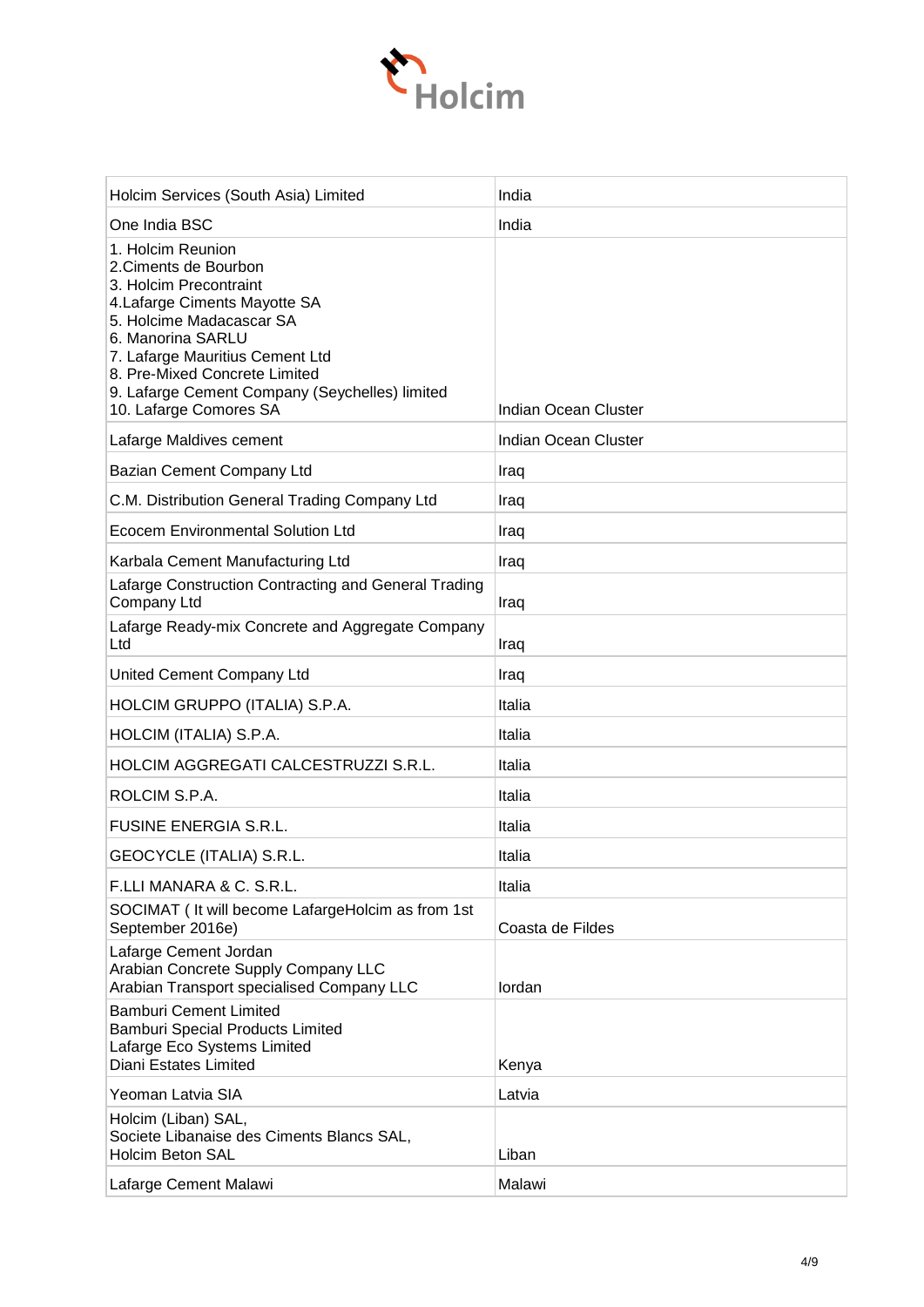

| Cementos Apasco, S.A. de C.V.<br>Concretos Apasco, S.A. de C.V.<br>Geocycle México, S.A. de C.V.<br>Apacim, S.A. de C.V.<br>Gravasa, S.A. de C.V.          | Méxica        |
|------------------------------------------------------------------------------------------------------------------------------------------------------------|---------------|
| LafargeHolcim Maroc                                                                                                                                        | Maroc         |
| Lafarge Maroc                                                                                                                                              | Maroc         |
| LafargeHolcim Maroc Afrique                                                                                                                                | Maroc         |
| Lafarge Ciments Sahara                                                                                                                                     | Maroc         |
| Lafarge Placo Maroc                                                                                                                                        | Maroc         |
| <b>Batiprodis</b>                                                                                                                                          | Maroc         |
| Ecoval                                                                                                                                                     | Maroc         |
| Lafarge Calcinor Maroc                                                                                                                                     | Maroc         |
| Ciments Blanc du Maroc                                                                                                                                     | Maroc         |
| Ceval                                                                                                                                                      | Maroc         |
| Mateen immobilier                                                                                                                                          | Maroc         |
| Andira                                                                                                                                                     | Maroc         |
| Lubasa Maroc                                                                                                                                               | Maroc         |
| Société des Granulats de Tifelt                                                                                                                            | Maroc         |
| Ashaka Cement plc                                                                                                                                          | Nigeria       |
| Lafarge ReadyMix Nigeria Limited                                                                                                                           | Nigeria       |
| <b>Atlas Cement Company Limited</b>                                                                                                                        | Nigeria       |
| United Sement Company of Nigeria limited                                                                                                                   | Nigeria       |
| Lafarge Africa                                                                                                                                             | Nigeria       |
| Holcim Coastal B.V.                                                                                                                                        | Olanda        |
| Holcim Prefab Wanden B.V.                                                                                                                                  | Olanda        |
| Hoclcim (New Zealand) Itd                                                                                                                                  | Noua Zeelanda |
| Holcim (Nicaragua), S. A.                                                                                                                                  | Nicaragua     |
| Inversiones Cofradía, S. A. (Invercosa)                                                                                                                    | Nicaragua     |
| LAFARGE AFRICA PLC<br><b>ASHAKACEM PLC</b><br>UNITED CEMENT COMPANY OF NIGERIA LIMITED<br>ATLAS CEMENT COMPANY LIMITED<br>LAFARGE READYMIX NIGERIA LIMITED | Nigeria       |
| Yeoman Halsvik A/S                                                                                                                                         | Norvegia      |
| Holcim East Asia Business Services B.V. - Philippines<br>ROHQ (HEABS)                                                                                      | Philippines   |
| Holcim Philippines, Inc.                                                                                                                                   | Philippines   |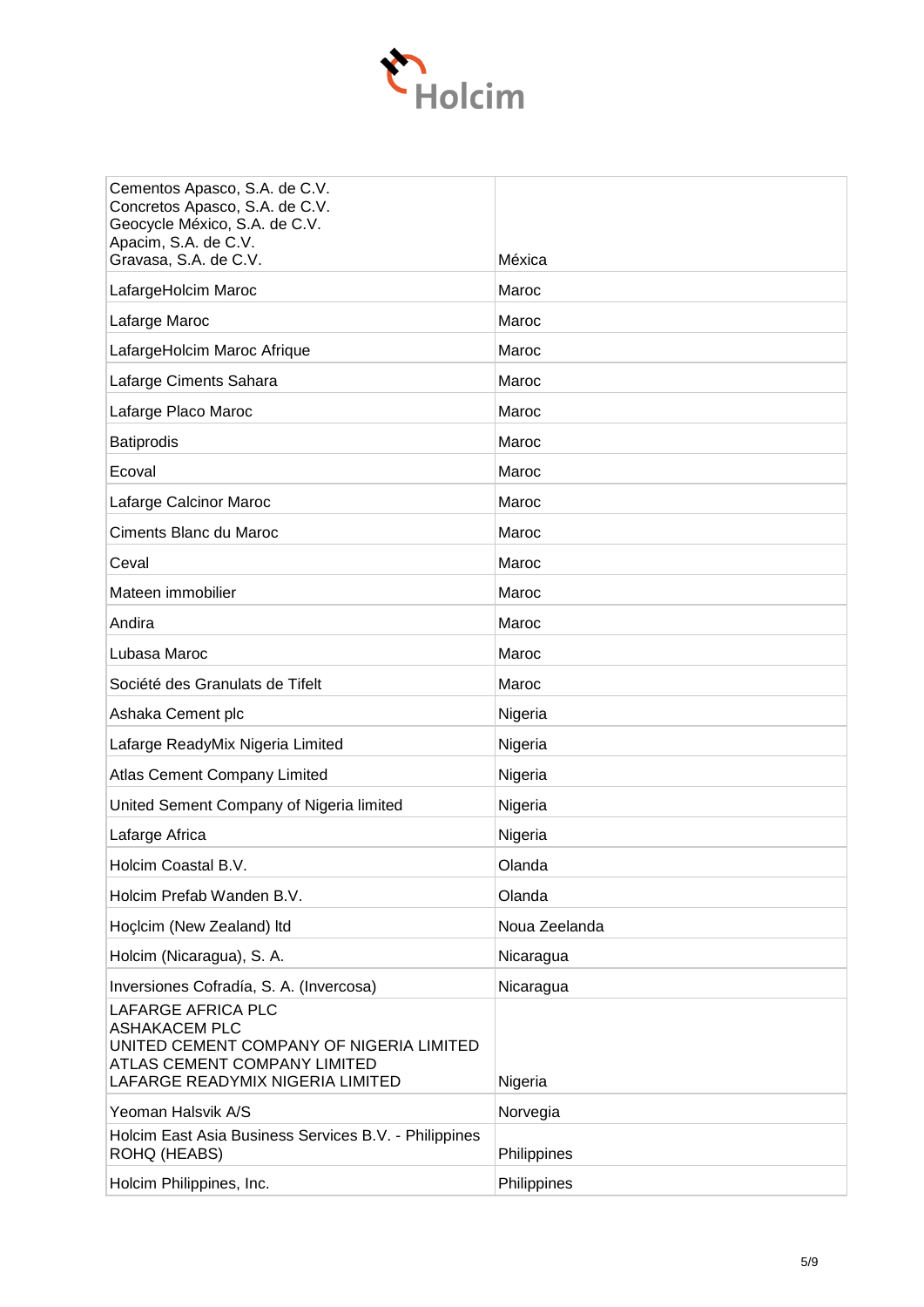

| Holcim Philippines Manufacturing Corporation                                                      | Philippines       |
|---------------------------------------------------------------------------------------------------|-------------------|
| Excel Concrete Logistics inc.                                                                     | Philippines       |
| Hubb Stores and Services inc                                                                      | Philippines       |
| Lafarge Cement SA                                                                                 | Polonia           |
| Lafarge Kruszywa i Beton Sp. z o.o.                                                               | Polonia           |
| Lafarge Beton Towarowy Sp. z o.o.                                                                 | Polonia           |
| KOSD Przedsiębiorstwo Produkcyjne PP Spółka z<br>ograniczoną odpowiedzialnościąSpółka Komandytowa | Polonia           |
| Cotractor Sp. z o.o.                                                                              | Polonia           |
| Przedsiębiorstwo Produkcyjne PP Sp. z o.o.                                                        | Polonia           |
| Cementownia Kraków - Nowa Huta Sp. z o.o.                                                         | Polonia           |
|                                                                                                   | Polonia           |
| Lafarge Service Sp. z o.o. w likwidacji                                                           |                   |
| Geocycle Sp. z o.o.                                                                               | Polonia           |
| Fundacja Wspólnie LafargeHolcim                                                                   | Polonia           |
| Yeoman Poland Sp. z o.o.                                                                          | Polonia           |
| Zakład Gospodarki Popiołami Sp. z o.o.                                                            | Polonia           |
| LH Engineering Sp. z o.o.                                                                         | Polonia           |
| 1. Rreadymix Muscat LLC<br>2. Premix llc                                                          | Qatar             |
| Geocycle SRL                                                                                      | Republica Moldova |
| <b>GEOSTUDYGRUP SRL</b>                                                                           | Republica Moldova |
| Lafarge Ciment (Moldova) S.A                                                                      | Republica Moldova |
| Holcim (Romania) S.A.<br>Geocycle S.R.L.                                                          | Romania           |
| LLC &Isquo Burovzryvnayakompaniya'                                                                | Federatia Rusa    |
| LLC ' Holcim (RUS) CM'                                                                            | Federatia Rusa    |
| LLC ' Holcim (RUS) '                                                                              | Federatia Rusa    |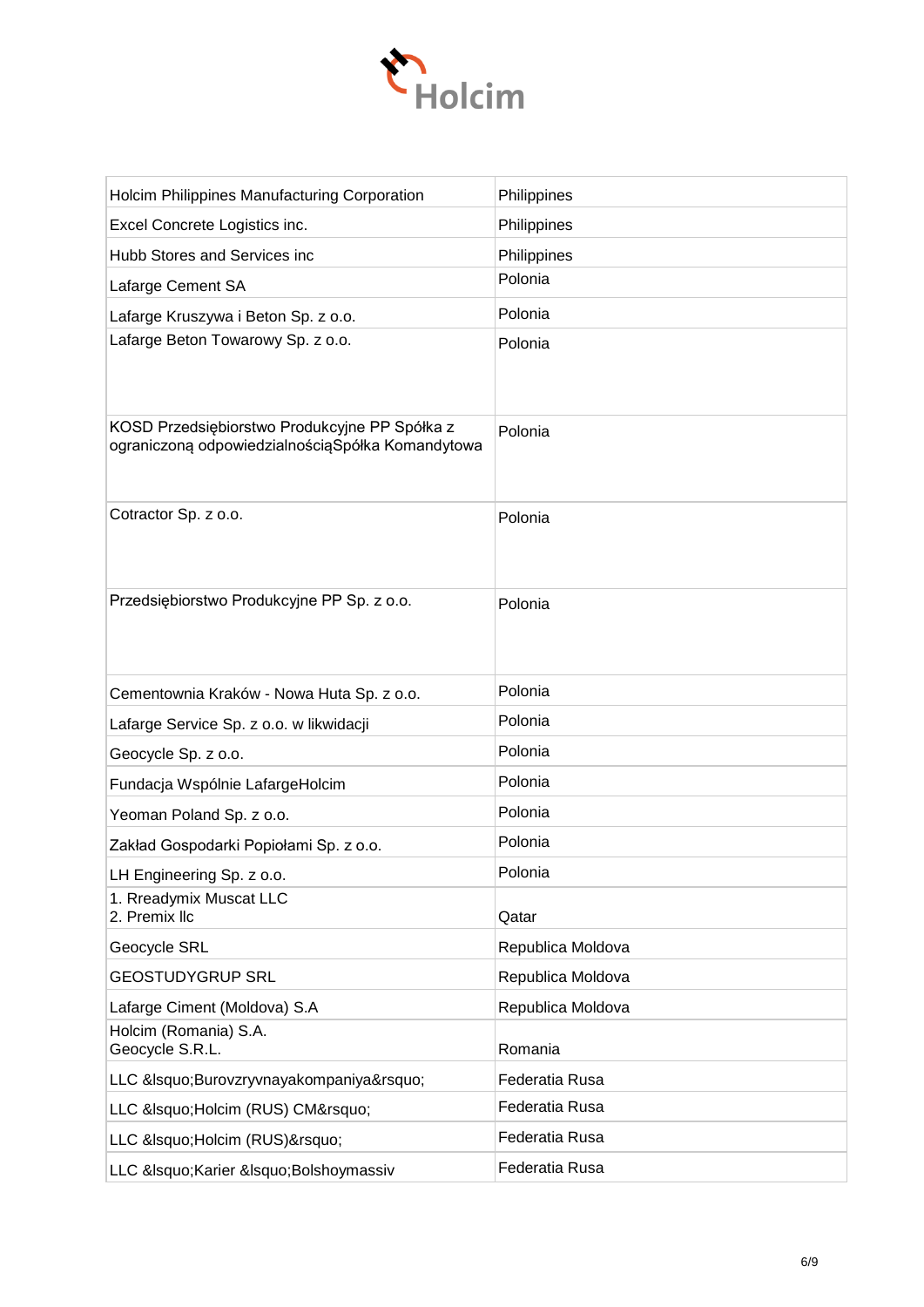

| LLC &Isquo Karier&Isquo Shokshinsky kvartsit'                                                                                                                                 | Federatia Rusa |
|-------------------------------------------------------------------------------------------------------------------------------------------------------------------------------|----------------|
| LLC &IsquoLaboratory Lafarge'                                                                                                                                                 | Federatia Rusa |
| LLC &IsquoLafarge Aggregate and Concrete'                                                                                                                                     | Federatia Rusa |
| LLC &Isquo Novoaleksandrovsky kombinat<br>nerudnikhmaterialov'                                                                                                                | Federatia Rusa |
| OAO &IsquoLafarge Cement’ (Open Joint Stock<br><b>Company Lafareg Cement)</b>                                                                                                 | Federatia Rusa |
| Beo Eko Korak d.o.o.                                                                                                                                                          | Serbia         |
| Lafarge BFC d.o.o.                                                                                                                                                            | Serbia         |
| Holcim (Singapore) Ltd.                                                                                                                                                       | Singapore      |
| LH Trading Pte Ltd                                                                                                                                                            | Singapore      |
| APNENEC d.o.o.                                                                                                                                                                | Slovenia       |
| Lafarge Cement, d.o.o.                                                                                                                                                        | Slovenia       |
| <b>Holcim business Services</b>                                                                                                                                               | Slovacia       |
| Ash Resources Pty Limited                                                                                                                                                     | Africa de Sud  |
| Lafarge South Africa Holdings Pty Limited                                                                                                                                     | Africa de Sud  |
| Qala Quarry Pty Limited                                                                                                                                                       | Africa de Sud  |
| Lafarge Industries South Africa Pty Limited<br>Lafarge Mining South Africa Pty Limited                                                                                        | Africa de Sud  |
| 1. Holcim Services EMEA SL<br>2. Lafargeholcim Middle east and africa IT service<br>centre<br>3. Holcime (Espana)<br>4. Lafarge Aridos y hormigones<br>5.lafagre cementos sau | Spania         |
| Aktiengesellschaft Hunziker & Cie, Würenlingen (AG)                                                                                                                           | Elvetia        |
| Basaltstein AG, Buchs (AG)                                                                                                                                                    | Elvetia        |
| Fänn-Beton AG, Küssnacht (SZ)                                                                                                                                                 | Elvetia        |
| Holcim (Cham) AG, Cham (ZG)                                                                                                                                                   | Elvetia        |
| Holcim (Schweiz) AG, Würenlingen (AG)                                                                                                                                         | Elvetia        |
| Holcim Bétondrance SA, Martigny (VS)                                                                                                                                          | Elvetia        |
| Holcim BF+P SA, Bussigny-près-Lausanne                                                                                                                                        | Elvetia        |
| Holcim Kies und Beton AG, Zürich (ZH)                                                                                                                                         | Elvetia        |
| Kalt Kies-und Betonwerk AG, Kleindöttigen (AG)                                                                                                                                | Elvetia        |
| LH Trading Ltd, Nüschelerstrasse 45, 8001 Zurich,<br>Switzerland                                                                                                              | Elvetia        |
| LafargeHolcim Itd                                                                                                                                                             | Elvetia        |
| LafargeHolcim Helvetia Finance Itd                                                                                                                                            | Elvetia        |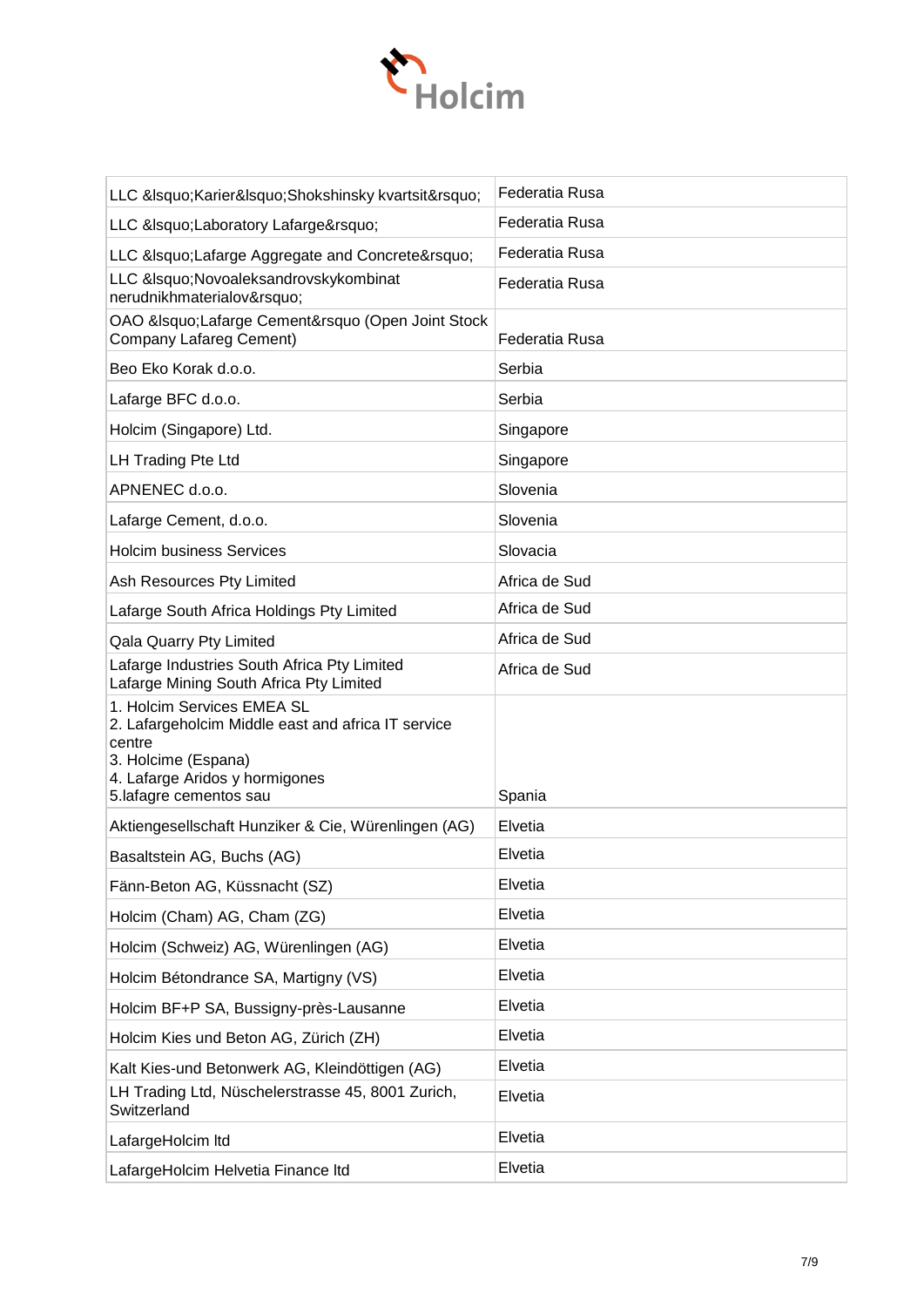

| Rohstoffgewinnung Hohentengen GmbH, Hohentengen Elvetia<br>(Deutshland) |                |
|-------------------------------------------------------------------------|----------------|
| Holcim Europe Services AG, Allschwil (AG)                               | Elvetia        |
| Praz SA, Sierre (VS)                                                    | Elvetia        |
| Mbeya cement Company Limited                                            | Tanzania       |
| <b>Hima Cement Limited</b>                                              | Uganda         |
| <b>Bukovyna Building Materials LLC</b>                                  | Ukraina        |
| Klesivskiy Karier Nerudnykh Kopalyn Technobud LLC                       | Ukraina        |
| <b>SIPAN LLC</b>                                                        | Ukraina        |
| <b>Technobud LLC</b>                                                    | Ukraina        |
| Aggregate Industries UK Limited                                         | Marea Britanie |
| Alan C Bennett & Sons Limited                                           | Marea Britanie |
| <b>Charcon Limited</b>                                                  | Marea Britanie |
| Lafarge Cauldon Limited                                                 | Marea Britanie |
| Lafarge Ireland Limited                                                 | Marea Britanie |
| <b>London Concrete Limited</b>                                          | Marea Britanie |
| Lytag Limited                                                           | Marea Britanie |
| <b>Mendip Rail Limited</b>                                              | Marea Britanie |
| North Kent Roadstone Limited                                            | Marea Britanie |
| Rail Freight Services (RFS) Limited                                     | Marea Britanie |
| <b>Redditch Concrete Limited</b>                                        | Marea Britanie |
| <b>Tendley Quarries Limited</b>                                         | Marea Britanie |
| Wight Building Materials Ltd                                            | Marea Britanie |
| LH Trading, Inc., 2655 Le Jeune Rd. #606, Miami, FL<br>33134, USA       | <b>SUA</b>     |
| Aggregate Industries management Inc.                                    | <b>SUA</b>     |
| Aggregate Industries WCR                                                | <b>SUA</b>     |
| Aggregate Industries-MWR                                                | <b>SUA</b>     |
| Aggregate industries                                                    | <b>SUA</b>     |
| Bardon Inc.                                                             | <b>SUA</b>     |
| <b>Cement Transport Ltd</b>                                             | <b>SUA</b>     |
| Holcim (Texas) LP                                                       | <b>SUA</b>     |
| Lafarge Aggregates Illinois Inc.                                        | <b>SUA</b>     |
| Lafarge Building Materials Inc.                                         | <b>SUA</b>     |